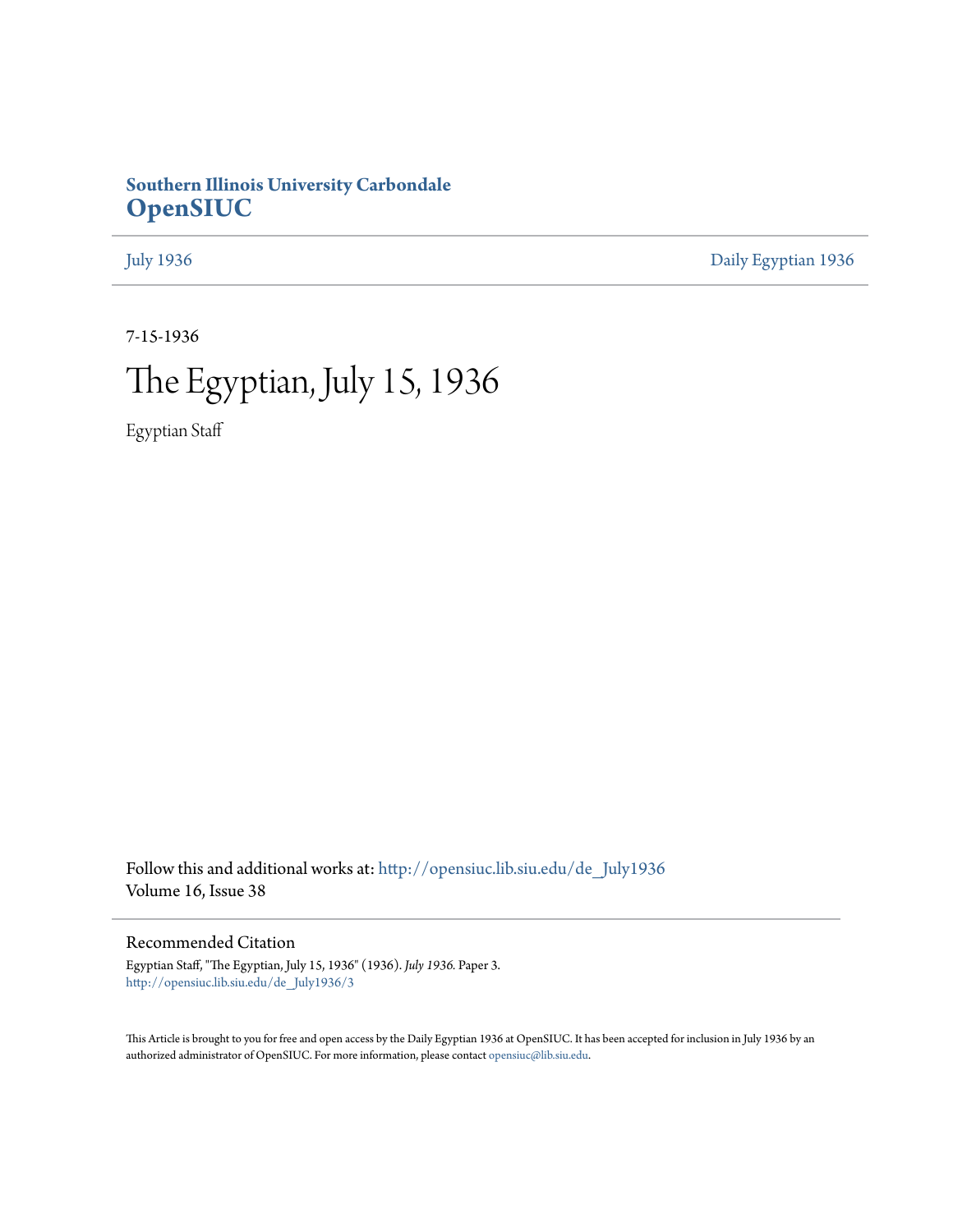

Progress

#### **VOLUME XVI**

### ILL. SYMPHONY ORCHESTRA TO BE **HERE TUESDAY**

Morning Concert To Be<br>For College Only;<br>Evening Is Open

### ORCHESTRA ONE<br>OF BEST IN ILL

### Joel Lay, Baritone, To<br>Be Soloist; Max Bendix Conductor

Southern Illinois music lovers, both Sommer innous mass rowers, counting<br>the and out of the college, will be<br>given the opportunity of hearing the<br>Himons Symphony Orchestra here<br>Tuesday night in concerns both in the<br>morning and evening.

norming and eventure<br> $\tau$ . The first concert of the around is chemical for the assembly period in<br>the morning and is for collage studies<br>the morning and is for collage studies<br>with the morning and is for collage studies.<br>  $evening$  performance

evening performance<br>
(The Hilbert Schulter of the Polen Carolina and a function of the Polen<br>
of the Weyle Percence Administration and a conditional of Chicago's<br>
and its conditional of the University of the special of th .<br>world

word<br>
will be the solution between the steps of the solution<br>
will be the solution of the conduct of the conduct of the step of<br>
recolly of the potential lines Project .<br>
recolly for the potential lines of the step of the  $de -$ 

The entertainment. which has

Haydn.<br>Haydn.

IV. Pilgrim Song-Tschnikowsky<br>Old Man River ("Showboat")

Kern ern:<br>V. Valse Triste—Sibelius.<br>VI. Açademic Overture—Brahms.

Torsday, Jely 21, 1926-Morning

PROGRAM<br>
PROGRAM
PROGRAM
PROGRAM
PROGRAM
PROGRAM
PROGRAM
PROGRAM
PROGRAM
PROGRAM
PROGRAM
PROGRAM
PROGRAM
PROGRAM
PROGRAM
PROGRAM
PROGRAM
PROGRAM
PROGRAM
PROGRAM
PROGRAM
PROGRAM
PROGRAM
PROGRAM
PROGRAM
PROGRAM
PROGRAM
PROGR

II. Symphony In B Mingt (Unfilm PAUL BRAMLET) Hall")-Next The Masked<br>
Hall")-Next The Masked<br>
JOEL LAY

JOEL LAY<br>
1V. The Lost Chord—Sulitvan<br>
1V. The Lost Chord—Sulitvan<br>
The Trumpetic —Dix.<br>
3OEL LAY<br>
V. Night on the Bald Mounta



V. Night on the Batd Mouttain – Phillipine Islands since 1931. He told union.<br>
Nonsequency. The Definiture is the state of the effect of the effect of the effect of the Bathov is the effect of the effect of the effect of tal change in policy. The Declaration change. (Continued on page four)

#### **WORK ON STADIUM** DR. ANDREW W. BROWN SPEAKS TO BEGIN JULY 20. AT CHILD CLINIC SAYS WPA OFFICE

Thurs. Afternoon Guidance Session

Let Thursday afternoon, Dr. At. COLLEGE<br>from W. Brown, psychologist, had COLLEGE<br>that the child guidance clinic. The cold about termin exists that he<br>dependent in the clinic at  $\mathbf{F}$  edges of examining the clinical<br>Jol eas of examining students. The purpose<br>
of the final controllers and the purpose of examinations. The purpose<br>
mental examinations. The purpose<br>
of the othicle is to find out what is<br>
of Total Expense of the distributions

Laugn: Insmart: He finite due tensiers in long series of conferences and ad-<br>neiter defect their own purposes in long series of conferences and ad-<br>their melinods of seaching. but that ministrative management establing<br>th

nothing is done. they may go about 1 such that were toto up through the internal in such a condition antil they will the winter und it tas not been until either end up in an randitudion for executive function (with all ar

crime or lusanity is not hereditar but is obtained from ones surround

this or matter.<br>
One case was discussed: It was<br>
that of a loy about the age of 17<br>
or 18 who continually failed in school Last Tue-day attenuous Mrs. Mar-pheciuse he didn't band-in bis too telling are<br>phecies as the Chicago assumptions. When he was considered in the state<br>initial and applicable tells, they is faithful to the telling of the<br>d because he didn't band-in his dail When he was civneedal and antitude tests, they foun-They four

The Commerce club will hold a<br>piece this afternoon at Biversi below<br>Park in Marphyshore for commerce<br>molors and minors and their friencia<br>The group will beave the main entrance of the campus at three o'clock<br>trance of the Riversi b

### TO MUNY OPERA THIS SATURDAY

Tau Pi, local honorary journal istic fraternity, will make its annual<br>:ummer trip'sin the Municipal Opera

Psychologist Talks At Arrangements for \$75, 968 Structure Are Completed

A Year Of

Progress

**COLLEGE WILL** GIVE \$15,369.18 Government

# Will Furnish \$60,599

gives them the ability to attach their interactions are the same of the same of the same of the same of the same of the same of the same of the same of the same of the same of the same of the same of the same of the same

definition, it will do much to-<br>architecture, it will do much to-<br>ard making Southern a model noon<br>The federal government is furnish-

reactive continuous control of the required amontation of the college \$15,389.18. Of this 6,000 has been raised by contributions. Altimiti are being arged through unty organizations to give their fiancial aid to the project. The \$6,000<br>all be utilized immediately in the<br>archase of materials with which to egin work.

or analysis of the results with the selection of the party of the party of the selection of the selection of the selection of the selection of the selection of the selection of the selection of the selection of the select intents, that is supervisors and fore

## **BE FINISHED BY FALL TERM**

\$51,337.50 To Be Spent Old Science Building

and it is expected that a contract and it is expected that a contraction<br>for the temperature will be interested.<br>This \$25,000 allotment brings the<br>total available fund up to \$51,337,500<br>which will be expended in modernizing<br>in the catice wiring system of th college and remodeling the Library

college and remainding the Library<br>and conditions  $\Lambda$  contract for part of the work<br>was let use that this repairing<br>was let use fall and this repairing<br>done. When bids were admitted for<br>the remaining work it was found th

men. **REMODELING TO** 

On Wiring System and

Electrical and remodeling work<br>
ande possible on the campus by a<br>
ecent \$25,000 grant from the \$1,000,<br>
appropriation fund for permanent sapproximation to the Bive Normal<br>anteroxis in the Bive Normal<br>plicgos will be completed in time<br>for the opening of science of this fall.<br>A contract for over \$23,000 of elec-<br>trical work was awarded last week,

SPEAKS TO KAPPA  $\left[\begin{array}{c|c|c|c|c} \text{(3-1)} & \text{(4-1)} & \text{(4-1)} & \text{(4-1)} & \text{(4-1)} & \text{(4-1)} & \text{(4-1)} & \text{(4-1)} & \text{(4-1)} & \text{(4-1)} & \text{(4-1)} & \text{(4-1)} & \text{(4-1)} & \text{(4-1)} & \text{(4-1)} & \text{(4-1)} & \text{(4-1)} & \text{(4-1)} & \text{(4-1)} & \text{(4-1)} & \text{(4-1$ 

been teaching in the schools of the make

# ON SOCIAL WORK

 $\mathscr{U}$   $\blacktriangle$ 

Member Here For Guidance Clinic

concerning the social works part, in the text symmetric the concerning the social works is at t<sub>run</sub> that be a symmetric that in the same state of the symmetric symmetric symmetric symmetric symmetric process that the con

on the solution is a correct pre-<br>in a correct properties as a part of their schedule of Euckler To Speak To Ready was lett institute the constitution, is as for a<br>letter as a part of their study of  $\frac{1}{2}$  constants ar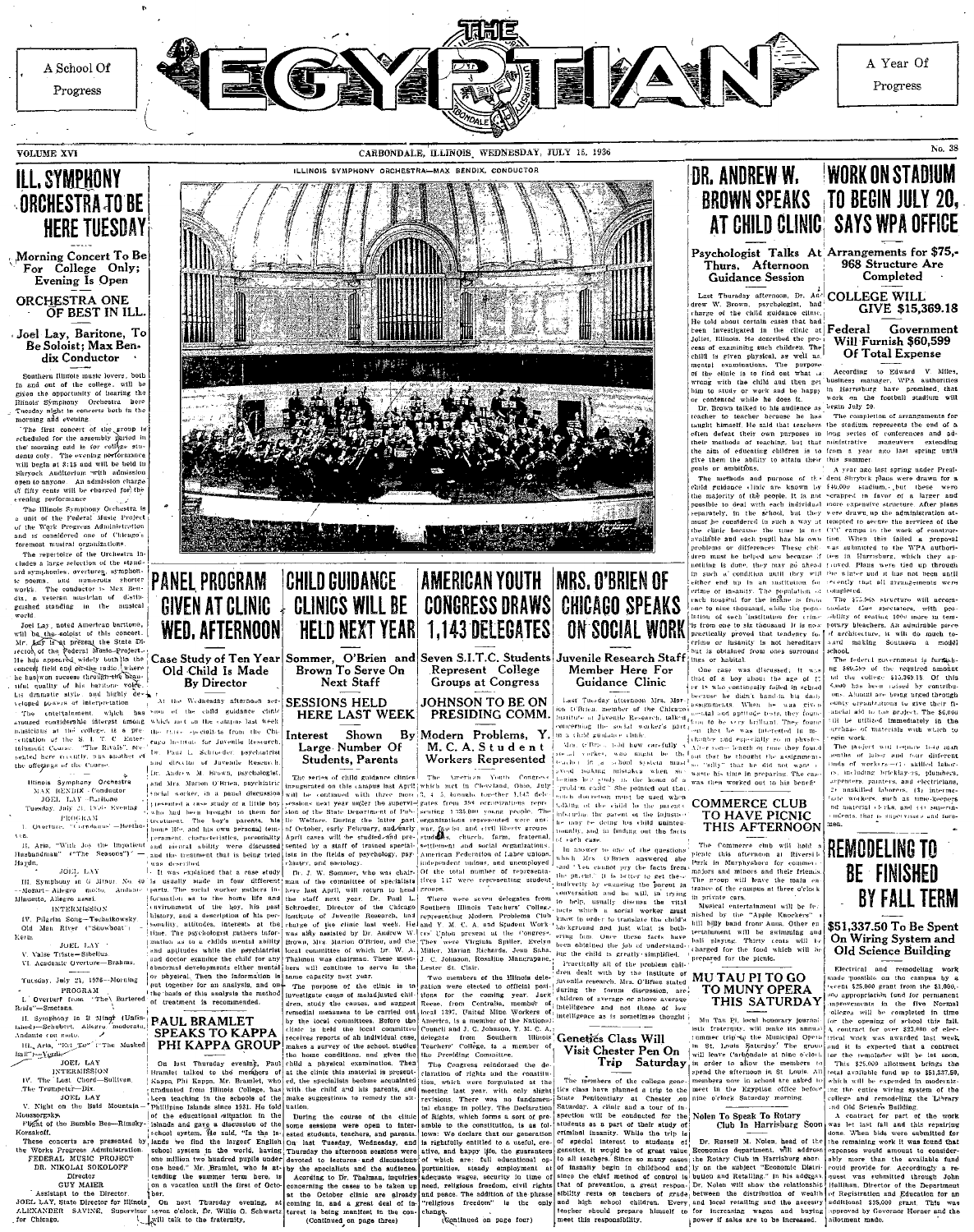

#### EDITORIAL STAFF

...Jasper Cross.<br>Mildred Walker Associate Editor .. . . . . . . . . . **. .** . . . . . . Snorts Editor ..... .......Glen Fulkerson Typist .......Luey Parrish ,,,,,,,,,,,,,,,,,,,,,,,,

#### REPORTERS

Genevieve Edmonds, Gilbert Vaught, Frank Elders, Evelyn Miller, Marguerite Wilhelm, John Rogers, Ruth Ditterlie, George S. Ruth Ditter, George S. Ruth Ditterlie, George S. Ruth Ditterlie, George S. Shpder, Herschel Mill,

### FACULTY ADVISORS<br>Dr. R. L. Beyer and R. D. Faner

**BUSINESS STAFF** Lester Riddle **Business Manager** Business manager<br>Advertising Manager<br>Assistant Advertising Manager<br>Assistant Advertising Manager  $Je<sub>s</sub>$ se Stonecipher Charles Badgett Emile Winterberger.<br>Emile Winterberger Circulation Manager.

FACULTY' ADVISOR<br>Dr. T. W. Abbott

1935 Member 1936<br>Associated Collegiate Press Collegiate Digest

 $\sim 25000$ 

### Delegate To American Youth **Congress Interviews Cuban Exile And Youth Leader**

resion

.<br>Stein

.......<br>Notae

of the A

**By MARIAN RICHARDS** [strations for accodemne freedom and  $\begin{bmatrix} 0 \\ 0 \end{bmatrix}$ .<br>
Mr. Clarkes Murch, Secretary of the precedent duality of the strategies (see also allows eat<br>For National Student PedPreion of Clarkes Altern willingness but cagerness to be inter-The Student Federation of Cabe

reaga<br>Talk dans and percurit belongs ye felt that the title of Schor westil is much more fitting than the title of Mr. to this charming is not true and the space perfect Particle . And the space perfect Particle is solutional like a different determined the and the space of the case of the case of the control of the space of the case

Equipment of the main interactive correspondence of the history of the additions of the Stadent Federation of Equation (Figure 2018)<br>Stadent Federation of Equation (Figure 2018)<br>Stadent Federation of Equation (Figure 2018 and had been Stosed for A years on<br>of the last 5. They were closed by

of studier strikes and demon- he had made at the preceeding ses

**Walling Wall** Such and the speech in its original 1

Dear Wailing Wall: I understand that the making producy in 'southern me<br>mais: I understand that they are<br>planting the coefficial detatorghip in our very backyard, j am speaking

blas; P unicated that they are planetar ( $A = 0.01$  and  $A = 0.01$  and  $A = 0.01$  and  $A = 0.01$  and  $A = 0.01$  and  $A = 0.01$  and  $A = 0.01$  and  $A = 0.01$  and  $A = 0.01$  and  $A = 0.01$  and  $A = 0.01$  and  $A = 0.01$  and  $A = 0.01$  an in our commitmix. The currence of Cattlendale should hench. Its cancer a-n-<br>
on the currence of Cattlendale should hench like currence and the control of the arm<br>
realisation of the same control of the angle of the same control of<br>
one of



ALBERT EINSTRIN anoka 152 BR. ALBERT EINSTEIN spoken he compared when he pointed out a same solution for the political fight we are now ongaged in. He said, "Effective action is positive about the spoken spoken side spin spin spin spin spin spin sp noints and interests, unite and act together. The German collapse and

the French victory speak better than at the convention when he said,<br>"Sweatshops," long hours, low was es,<br>hum poles one working conditions and<br>the physical and mental degreeation<br>of children remain the crowning in-

of children remain the crowning in-<br>famour famour can be contained in the character of the data be that<br>clubes, the important children is that in the following is that,<br>in the following the contract computed to say the maj

-GOVERNOS EARLE of Pennsylvania (COVERNOS ENGLE)<br>
COMERNOS ENGLES (NET INSURE TREATMOND INTO THE SUPPORT IN THE SUPPORT IN THE SUPPORT OF CONDITIONATION (CONDITIONATION)<br>
The subsequence of the state of the state of the s GOVERNOR EARLE of Pennsyl-

our entire economic system and<br>picoding for an entire change in the basis of our national life?" And the HEYWOOD BROUN created quite

sensation inter in the convention when he spoke as a representative<br>of the American Newspaper Guild.<br>Mr Broun called for a constitutional

an endinent which will give the Constitutional<br>grees power to legislate for labor-<br>grees power to legislate for labor-<br>rights along national lines. In part werking toward the following ains destruction of innerialism: rethe case of the contraction of the same of the same of the same of the same of the same of the same of the same of the same of the same of the same of the same of the same of the same of the same of the same of the same of an excellent idea to re quire publishers to print not only the sho are industoned and a guarante-<br>but those in evile may return with  $\frac{1}{2}$ <br>we being punished, opening of the<br>mever-ity and secondary schools,<br>ind meccase to the budget for edit known ghareholders and bondholders in the names itself hot the outside fo the paper itself but the outside fit<br>handed holdings of the responsible<br>proprietar. In other words we feel<br>that the news readure public has a relation<br>field to know who ewns the owner<br>The Guild takes freedom of the press March, bins it an exile from Match, hinself, an exile from<br> $\epsilon$  is very absount that the young<br> $\delta_2$  of the United States de what<br> $\epsilon_{22}$  the United States de what<br> $\epsilon_{22}$  to belp them attain their<br> $\epsilon_{22}$  is particularly maistent that more seriously than do the pub-

When Broun finished, some of these at the press table dropped their notes, stilled their typewriters the young regular of the Putted States and applicated. is in destroying American imper OSWALD GARRISON VILLARD Before I left Mr. March he remark<br>of that the time for the speech which had been cu to 6 and then to three min

**BOOK REVIEW** beland in The Sun, by Anthony

Nillard declares, "These figures"<br>Nillard declares, "These figures obviously unprecedented in our history, and to many will coroll is

these days of Fascist deterministics<br>these days of Fascist determining the warmings of George Washington<br>and other founders of the Republic.<br>as to the dangers of a large standing EUGENE G. GRACE head of the

EUCENE C. GRACE. head of the<br>fit e-billion-dolfar Anterican from and<br>Steel Institute and binnell, multi-<br>multi-anim president of the positic<br>learn Steel Corporation. pleighted binn<br>self last veck to fich to the finite into

ites schools and the control of the bilance in the school and the school and the school and the school and the school and the school and the school and the school and the school and the school and the school and the schoo

**THURS, MORNING** Illinois Juvenile Research Director Speaks

In Chapel Dr. Phul Schroeder, Ditector of Illinois Institute for Juvenile Research, and a nationally known figure<br>In the work spoke to the student layer in the work spoke to the student<br>lody on Taursday morning about<br>Chird Guidance and the result of<br>Juvenile resea Institute for Juvenile Re

THE EGYPTIAN

**TO STUDENT BODY** 

are<br>unsat." SENATOR BARKLEY committed vesile court in the two-lid was establed<br>in the Democratic linear court in the world was establed in the model in<br>mean and the Democratic linear party to a definitely liberal program Be nothired out that the first Jy further progress toward understand-<br>ing the child. While it is concerned

ing the cantal White it is concerned<br>hainly with the delinquent child is<br>is also concerned with the defective<br>Cuidance, he said, was not the<br>clippe's job but that of the parents, teachers, and churches. Understand ing the childs hehavior is the clinic'

....<br>- ''Our guestion is, 'Why does the<br>child behave as he does?' '' The point of Dr. Schroeder's talk

The point of Dr. Schwoeder's talk<br>was "Insenity has it's conception in<br>childhood." He further explicited that<br>it does not manifest itself in insanity<br>but in departure from usual behavior,<br>but that once, it's presence is de easier and more pleasant to work

vita chance...<br>
Tooking mto the future, the authority said. "The time will come when<br>
we will know reasons for failure of<br>perfectly bright pupils..., We have persecur bright pupils. . . We have<br>every reason to believe that in the next 25 or 100 years we will be able<br>to understand child behavior."

In an interview following his chape talk, Dr. Schroeder hesitated to say Anything for publication without time<br>for his rustomary thoughtful pha-<br>tuins, but when further pressed about<br>the success and progress of child<br>suitance. It said with a couple of<br>bunnor, "Far be it from me to be<br>c-ptimisti

.<br>Then he went aloud to say the the clinic had been in surface to any the<br>heat, entirely sellistantory. The pro-<br>aram has been carried out without Install, entirely sellistentery. The proposition and the internal curve of sum and the internal condition and the internal of sum density of the definition and the internal of the internal order is the internal order in t the program before the people

onwhall can be a research of the state. The second but the state of the state of the state of the state of the state of the state of the state of the state of the state of the state of the state of the state of the state

onsultant to Wall Street banks and adustrial firms

BARL BROWDER was nominated Anti-Biston, that was nominated<br>President at the convention of<br>Communist party in New York<br>The he was called "the new John<br>Wi from Osawatomie," The tenor ÷.

nown from Osawatomie," The tener<br>of the slogans, the aceptance speeches<br>of the candidates and the party's<br>1936 platform were marked by ap-1936 platform were marked by approximately state<br>properties in the contract of the state of the state of the state<br>projection in the case of the state of a Parence-Labor Party.<br>Fig. in the state of a Parence-Labor Party.<br>



**EXERCT CONSECRATE CONSECRATE CONSECRATE CONSECRATE CONSECRATE CONSECRATE CONSECRATE CONSECRATE AND ANNOUNCED ARE CONSECRATE AND ANNOUNCED ARE CONSECRATE AND ARREST OF A CONSECRATE CONSECRATE CONSECRATE CONSECRATE AND A C** Dean Lentz's secretary came into the class-room and announced that the Sk eee

#### .<br>wêring a Wail.

A movement of Wallie of the basis<br>
In the "Walling Wallie" of the last<br>
ned by the state simulation of the EGYPTIAN<br>
induction of the EGYPTIAN<br>
inquiries about the true name of this<br>
consenable institution. The SPHINX<br>
Can attempting to organize unions I was<br>arrested in Bigmingham, J joined the<br>Communist Perry,<br> $\sim$  Taiter that J took part in numer<br>ous unemployed struggles, at<br>the ous behavior of the one of the one<br>of North Long Shore strike in'explanation of the above may w offer the following " . . . "the Genera"<br>Assembly, on the 15th of April, 1871 Assembly, on the 15th of April, 1871, 1871, 1871, 1871, and according point commissioners to construct the Southern Hilnich Normal University, and the Southern Hilnich Normal University, and the Southern Hilnich State (Sep erganized demonstration for the un employed. There<br>people in it; six four hundred negroes. The authoritie lege hand, the floor was not

otty nicely. All we need now is fo Second Outdoor Dance (a distribution of the basic that the basic that the basic of the basic of the basic of the basic of the basic of the basic of the basic of the basic of the basic of the basic of the basic of the basic versity, and not what some أمراط الاستراء

if prior tour on the state, and then<br>beparted: and there were increased that the material data the material<br>branchical data the material control of the fight was very discouraging.<br>I would advocate that the next dance E. E. SUE CRAIN<br>Sue Crain has some move initials<br>attached to her name that not everybe held indoors, the torrid air cooler one knows about. Of course you all gne study's about of value, you ...<br>know that the S. S. stands for Su-<br>Student-council . . . I now disclose by fans, and the employing of light lass professional musicians. Activity Among the case of S. standard F. The S. Standard Control C. 1 Town distribute that the E. E. Mond for the weaker plays which the reflection plays with the content plays with the reflection of the chemical control of the o rass processional musicians. Activity<br>icksta, to be presented at the gate<br>are in everyone's hands, so why must<br>putsiders crowd us off the floor, even<br>for a moment?

Wery FOUTHIES!<br>Ruth Stephaned was seen out and<br>around about with a new boy friend<br>Absence down make the heart grow<br>fonder or someone else, especially<br>when its only a short distance to Car-<br>terrille....Aincknday, Alacknday,

most of his dime at his old re yous with his old flame ่หิ An informant has info me that the Brashenr is gotting se

From an old copy of the Park Colege STYLUS we find this sentence Mr. Goodman, who was the recir ent of the orchestra's advances Friday evening, ramarked Friday evening, remarked. . . " As<br>you know. Park college was the<br>school that gave us Vernie Crane,<br>former Editor of the EGYPTIAN.

That Friday Night Dance<br>The music was wonderful, a large<br>orowd was there, laughing and en-<br>joying themselves... "—As a matter . The nusic was little battle of fact. than that ordinarily put out by a col-CROWELL and BRUNTY

**BARBER SHOP** 

Hair Cut 25c Shave 15c

North Washington St.

### **PERSONALITIES SCHROEDER TALKS SPHONX Angelo Herndon One of Most** Popular Figures At American Youth Congress Last Week

Wednesday, July 15, 1936

When approached for an interview interior. It is should be easied if she<br>when approached for an interview interior. It is should be easied in<br>for based military and come is sense at sense at sense at low of blank<br>as a reg

here were a thousand<br>six hundred whites and

except for the early part of the eve-<br>ting when Community High strutted

ir brief hour on the stage, and then<br>departed: and there were more

With Our Contemporaries

a Townsendite got up to speak. He<br>sloke with a nasal twang and m ac cents even flatter than the usual .<br>Trans draw). Then we beheld the<br>Bunsnal phenomena of Angelo Hern ituation in behann na of Angelo Herri<br>Constitution in the cycle criticist for the time ships and he changled But in the<br>Compatible resumed his given happer.<br>This foolish - 1, he waved a hand a<br>the speaker. Thus it has Fasc tehdencies."

Later the conversation again turn<br>ed to his case that has now been<br>specified to the highest count in the and, its decision will be final. Asked the opinion as to the outcome, he sand, "I goult know" The decision<br>have all been against the liberal ten ant. dent know . The declared  $A$  look frightene Sencies - A look of Frightened<br>(archoding that had heen so admit-<br>hly conceated now came into his<br>(3es km a monient he rose and lett<br>)<br>he km .

It is safe to assume that if the supreme Court sends this voi Supprene Court sends this youte, see<br>shorter in stature and grante in de-<br>meanor, but so sinceré and strong<br>meanor, but so sinceré and strong<br>witterb will mean a verturable death<br>witter to protest will rise from<br>the youth

potest that ever greeted the ser



WHY, RUTHIEIII



Brashear Back In Town

That man Brashear was in tow<br>the other day, and of course he spen

**Shades of Vernie Granel** 

That Friday Night Dance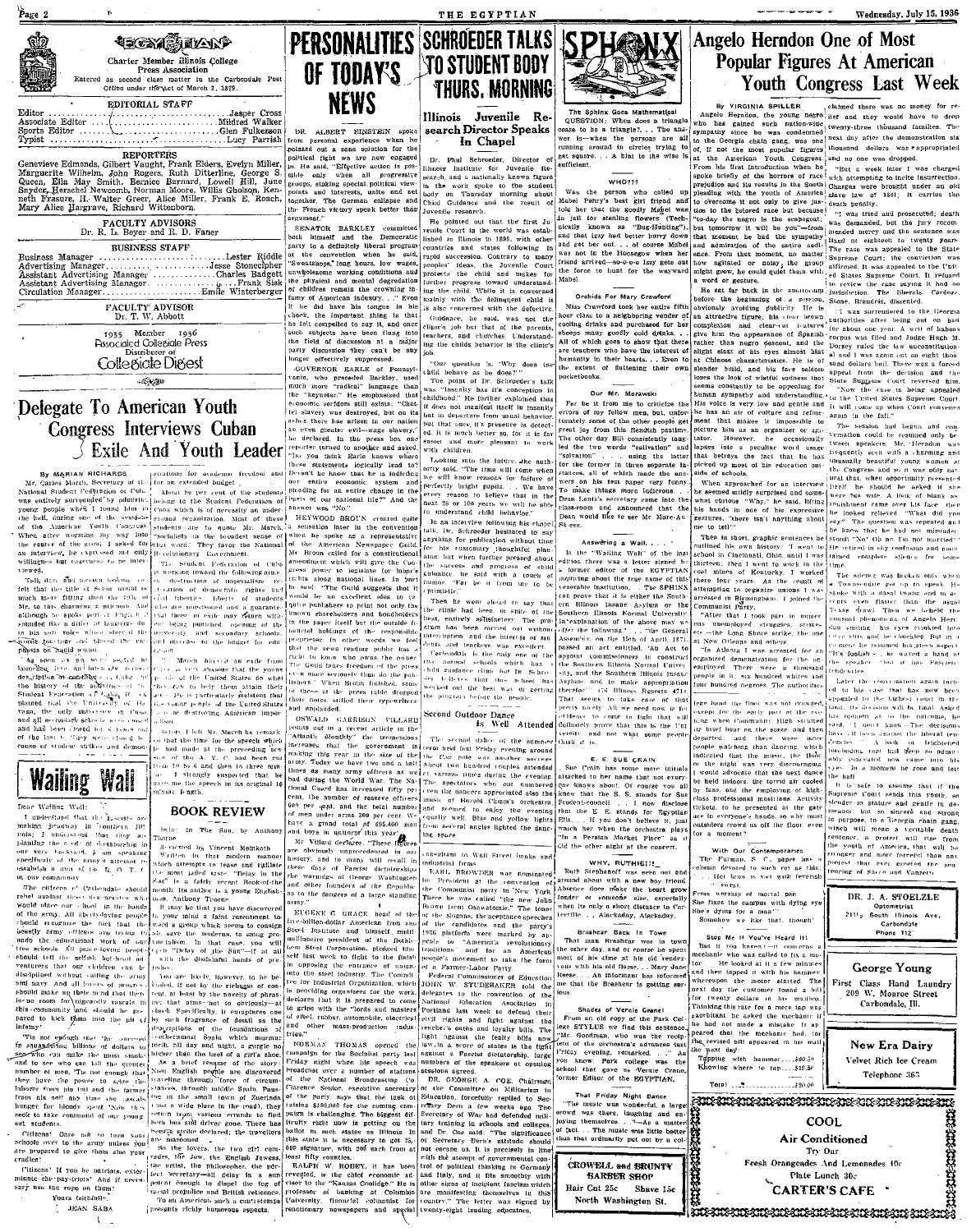| KAPPA PHI KAPPA                                                                            | <b>SPORTS EDITO RITES</b>                                                                                                                                                                                                          |                                                                                 | <b>C'DALE TENNIS</b>                                                             | COLLEGE BASEBALL LEAGUE LEADING                                                                | HITTERS AS OF MONDAY MORNING                                                                                                                                                                                                                                                                             | <b>CHAMP TAKES</b>                                                                                                                                                                                 |
|--------------------------------------------------------------------------------------------|------------------------------------------------------------------------------------------------------------------------------------------------------------------------------------------------------------------------------------|---------------------------------------------------------------------------------|----------------------------------------------------------------------------------|------------------------------------------------------------------------------------------------|----------------------------------------------------------------------------------------------------------------------------------------------------------------------------------------------------------------------------------------------------------------------------------------------------------|----------------------------------------------------------------------------------------------------------------------------------------------------------------------------------------------------|
| RAMBLERS KEEP                                                                              | By GLEN FULKERSON                                                                                                                                                                                                                  |                                                                                 | <b>SQUAD DEFEATS</b>                                                             | Player<br>Van Lente (Ramblers 3                                                                | G<br>AB<br>$\mathbb{R}$<br>H<br>Pct<br>1.000<br>$\overline{2}$                                                                                                                                                                                                                                           | SOLE LEAD                                                                                                                                                                                          |
|                                                                                            | FOR COLE, A BUM ANKLE-<br>It is all a matter for conjecture but it looks as if a wrenched ankle                                                                                                                                    |                                                                                 |                                                                                  | Dickerson (S & P) 3<br>Cravens (Cyclones) 3                                                    | .800<br>10<br>.667                                                                                                                                                                                                                                                                                       |                                                                                                                                                                                                    |
| <b>1.000 RATING IN</b>                                                                     | has denied Dur boy Kenny Cole a passport to Berlin. Cole's main event,<br>running hop step and jump went at 49 feet, 9 inches with third place only                                                                                |                                                                                 | <b>HARRISBRG 5-4</b>                                                             |                                                                                                | .683<br>12<br>.556                                                                                                                                                                                                                                                                                       | TENNIS PLAY                                                                                                                                                                                        |
| <b>BASEBALL LOOP,</b>                                                                      | 48 feet, 4 inches. This latter mark is about a foot better than Cole's best<br>mark of the year, but relieve him of the hum ankle, and he would be the                                                                             |                                                                                 | Doubles Teams Sweep                                                              | House (S & P) ----------------------------4                                                    | .538                                                                                                                                                                                                                                                                                                     | Veteran Defeats Bob                                                                                                                                                                                |
|                                                                                            | first Little Nineteen man to rate an Olympic squad.<br>Each Team Wins One He received the eventual injury this spring while performing in his other                                                                                |                                                                                 | Through To Secure Vic-<br>tory For C'dale                                        |                                                                                                |                                                                                                                                                                                                                                                                                                          | Schwartz To Retain                                                                                                                                                                                 |
| Game In Week's Play                                                                        | specialty, the high jump, for which he holds the all-time school record.<br>Despite the ankle, however, Ken competed in three major meets this spring                                                                              |                                                                                 |                                                                                  | <b>DZARK RAMBLES</b>                                                                           | <b>College News</b>                                                                                                                                                                                                                                                                                      | Perfect Record                                                                                                                                                                                     |
| To Top Standings                                                                           | and summer. At the Drake Kelays, at Chicago, and at Milwaukee-2<br>consistent fourth place. At the final New York meet, only the first three                                                                                       |                                                                                 | Victory in the final three doubles<br>matches cinched a team match for           | <b>IN LITTLE EGYPT</b>                                                                         | Illinois State Normal University                                                                                                                                                                                                                                                                         | <b>HAS NOW WON SIX</b><br>CONSECUTIVELY                                                                                                                                                            |
| <b>ALL OTHERS HAVE</b>                                                                     | places qualified for the Nazi festival, and Cole came up a little short. It<br>was a noble effort but was defeated by a well-founded reason that shears                                                                            |                                                                                 | the Carbondale squad over a picked<br>team of Harrisburg; stars in a match       |                                                                                                | Normal, Hinois<br>Canine Dance-Crasher Sets Fashion                                                                                                                                                                                                                                                      |                                                                                                                                                                                                    |
| <b>LOST TWO OR MORE</b>                                                                    | the Norris City athlete of any disgrace.                                                                                                                                                                                           |                                                                                 | at Harrisburg Sunday. The final<br>score of the match was five matches           | By Norman E. Moore                                                                             | In Social Conduct                                                                                                                                                                                                                                                                                        | All Others Players In<br>Tourney Have Been                                                                                                                                                         |
| Cyclones Hang Up New                                                                       | If injuries keep prevailing in the ranks of the Cardinals, they will<br>have to be re-dubbed the Rough-House Gang.                                                                                                                 |                                                                                 | to four.                                                                         | "Seven Wonders of Litie Egypt"<br>On seven Southern Illinois hills                             | "Free to one is free to all!" At<br>least it was proved so last Saturday<br>night when summer students enjoyed                                                                                                                                                                                           | Defeated Or Tied                                                                                                                                                                                   |
| High Scoring Mark In<br>31-9 Rout Of Pints                                                 | We see where the New York Athletic Commission has increased the                                                                                                                                                                    |                                                                                 | Carbondale won only two of the<br>six singles matches, but swept all             | there are seven archaic stone walls.                                                           | the company of a well-mannered<br>Such rock walls on stony blufts and bull-dog during the All School Dance. Bob Schwartz, Maroon number one                                                                                                                                                              | A smashing victory for Champ over                                                                                                                                                                  |
| Kappa Phi Kappa and the Ram-                                                               | amount of guuze wrapping on a boxer's hands from six to seven feet. That three doubles matches. Singles win-<br>cuts off another foct of the offectiveness of Maxie Baer's traditional injured ners for Carbondale were Bruce      |                                                                                 |                                                                                  | regarded as the "Seven Wonders of'                                                             | Neglecting the receiving line and                                                                                                                                                                                                                                                                        | man this spring, left him in the un-<br>disputed lead for another week with                                                                                                                        |
| pliers retained their perfect percent- hand alibi.<br>ages through another week of play in |                                                                                                                                                                                                                                    |                                                                                 | Logue, who defeated John, 9-7, 2-6,<br>9-7; and Dr. C. D. Tenney, who            | Litle Egypt."                                                                                  | all curious guests, the dog entered<br>Several questions arise concerning in the first dance and stuck it out to<br>the finish in true Malic style. It was                                                                                                                                               | six straight victories. Champ bowled<br>over Schwartz in what was regarded                                                                                                                         |
| the College Intramural Baseball<br>League to make the race a fight to                      | <b>FLASH</b><br>DIZZY DEAN KNOCKED OUT OF BOX STOP IT HAPPENED IN                                                                                                                                                                  |                                                                                 | smothgred Brown, 6-2, 6-3. The dou-                                              | these rock walls or stone forts, the<br>answers to which would be far more                     | hard to see just what step he was<br>dancing; it seemed to resemble a                                                                                                                                                                                                                                    | by many as an upset by a score of<br>7-5, 6-2. All other players in the                                                                                                                            |
| the finish between these two teams.<br>Each of the teams won one game                      | SATURDAY'S GAME WHEN WHITEHEAD'S LINE DRIVE CAROMED ules teens of Schwartz and Tenney<br>OFF DIZZ'S HEAD STOP SO EFFECTIVE IT KNOCKED HIM OUT OF                                                                                   |                                                                                 | bowied over Gaskins and John of<br>Harrisburg, 6-2, 6-4; Fulkerson and           | wonderful than the forts themselves:                                                           | combination of the Rumba and the<br>Who built these walls? When were American with plenty of slips and                                                                                                                                                                                                   | tournament have suffered at least one<br>defeat except Vincent DiGiovanna,                                                                                                                         |
| during the week to run their strings<br>to four games each without a loss.                 | THE BOX FOR A WEEK STOP                                                                                                                                                                                                            |                                                                                 | roon star, and Marion Wiley, S. I.                                               | Cox detented Tony Favreau, ex-Ma- they built? Why were they built? Slides.                     |                                                                                                                                                                                                                                                                                                          | cym instructor, who has been tied<br>twice.                                                                                                                                                        |
| All other teams in the race have lost<br>at loast two games.                               | ADD MARIMBAS-<br>It seems that Joe Di Maggio.<br>is not going so hotio.                                                                                                                                                            |                                                                                 | T. C. student not in summer school,<br>6-3, 6-3; and Logue and Hoover best-      | How were they built? These are<br>questions that have baffled all who                          | Barks Approval<br>Like all appreciative dancers, he                                                                                                                                                                                                                                                      | Closely following Champ, in a tis<br>for second place, are Jack Empson                                                                                                                             |
| Kappn Phi Kappa preserved its<br>lead by knocking over the Cyclones                        | In the All star game of ballio.                                                                                                                                                                                                    |                                                                                 | ed Gram and Brown, 6-3, 6-3.<br>Harrisburg players won four of the               | have inspected them.                                                                           | (gave his hearty upproval in heavy<br>vocal barks, easily heard above the and Everett Fox, both with \$00 per<br>The forts are archaic and are there. applause of human response, Even centures. Empson has won eight                                                                                    |                                                                                                                                                                                                    |
| by an 8-7 score. A four run raily in<br>the last half of the last Inning                   | Di Maggio struck a snaggio.<br>Times at bat were four,<br>They were all very poor.                                                                                                                                                 |                                                                                 | singles matches. Gram defeated Bob<br>Schwartz in an upset, 6-1, 6-0; Gas- gist. |                                                                                                | fore proper study for the archeolo- more than some people, the dogry<br>always waited for the completion of                                                                                                                                                                                              | untehes and lost two, while Fox has<br>won four and lost one                                                                                                                                       |
| changed the score from 7-4 in favor<br>of the Cyclones to the final verdict.               | And now Joe is cubbed the goatio.                                                                                                                                                                                                  |                                                                                 | kins nosed out Cox, 6-4, 7-5; Haeni-<br>gan took a three set match from Ful-     |                                                                                                | The old settlers who have known the musical numbers before he made                                                                                                                                                                                                                                       | Clen Fulkerson, Maroon varsity<br>man, deteated three more opponents                                                                                                                               |
| The losers outhit the winners, 13-9.<br>Phillips, Cyclone third baseman, was               | CLOUDY HORIZON-<br>The prospects of this year's Olympic crew look mighty dark. With                                                                                                                                                |                                                                                 | kerson, 6-0, 5-7, 6-4, and Gidcumb<br>came from behind to defeat Hoover,         | of the forts for many years have any remarks.                                                  | regarded them as of little or no im-   Although he startied a few of the                                                                                                                                                                                                                                 | this week to run his string of vie-                                                                                                                                                                |
| the Jeading luitter with four singles<br>in four trips to the plate.                       | Jess Owens winning these events. Cornelius Johnson and Dave Albritton 4.6, 6.1, 6.1.<br>shattering high jump records, Archie Williams topping the list in the 400                                                                  |                                                                                 |                                                                                  |                                                                                                | portance. Vandals have despoiled suests by daucing between partners.<br>them undoubtedly in quest of hidden he offered surprisingly little inter-                                                                                                                                                        | tories to now as against two defeats<br>and two ries. Fulkerson's record left<br>him immediately above Bob Schwartz,                                                                               |
| The Ramblers upheld them half of<br>the first-place tie by smothering Pat's                | Instance and some dozen other negro athletes qualitying why wouldn't it? B. AND P. W. VOTE                                                                                                                                         |                                                                                 |                                                                                  |                                                                                                | treasure, for it seems, each fort has ference. Besides, weary dancers did<br>its "hidden treasure" myth lingering hot mind a misplaced puppy's paw                                                                                                                                                       | Marcon number one man this spring,<br>whose three wins and a tie and de-                                                                                                                           |
| Flatters, 12-4, as Nelson and Fligor<br>combined to strike out 12 Hatters.                 | IN THE FASHION REALM-<br>The latest mode in faminine apparel is the baseball dress. It has a                                                                                                                                       |                                                                                 | ON MILITARY:<br>ARE DIVIDED the forts themselves.                                |                                                                                                | around. Local people seem to know nearly so much as a mansized clod-<br>more about these myths than about bopper descending on their sensitive<br>toes.                                                                                                                                                  | fear left him in fifth position                                                                                                                                                                    |
| The winners collected only ten hits<br>but were aided materially by five front.            | diamond back, displaying a series of curves, with a grand stand view in                                                                                                                                                            |                                                                                 |                                                                                  | Evidence shows that the forts were                                                             | lanores Stone                                                                                                                                                                                                                                                                                            | Beginning competitive play late. Dr<br>Giovanna has plied up two wins and                                                                                                                          |
| errors of the losers.<br>The Cyclones hung up their first                                  | ZBYSZKOXPZZ-ISTIC-                                                                                                                                                                                                                 |                                                                                 | 1 Against; B. and P. W.                                                          |                                                                                                | Club Women Vote 9 to built by hand, that is, by man-power Auother good point for the animal<br>alone. The stones of "one-man" size   Visitor was his strict adherence to                                                                                                                                 | we design a high ranking position<br>Coach C D Tenney hang up two                                                                                                                                  |
| victory of the season and set a new<br>high scoring mark for the summer                    | Stavilaus Zbyszko, aged Polish wrestler who announced his retirement<br>more than 15 years ago, but is still plying his trade on Argentine mats,                                                                                   |                                                                                 | Vote Claim Majority                                                              |                                                                                                | used in the construction of the walls the dancing area' and his complete<br>were brought from creek beds at ignoral of the offe stags decorating                                                                                                                                                         | more wins over lower ranking play<br>ers to give him a record of eight                                                                                                                             |
| league as they smothered the Half<br>Pints, 31-9. Emerson Hall, with                       | was informed yesterday that the income tax department was going-to con-<br>tiscate his purses.                                                                                                                                     |                                                                                 | Those opposed to the proposed vol-                                               | the base of each scarp. To transport the sidelines                                             | these stones in many places required. Pechaps a female commutation would                                                                                                                                                                                                                                 | vins, three losses, and two ties,<br>The man-hes played during the                                                                                                                                 |
| three singles and a triple, was the<br>leading hitter for the game. Extra                  | A guy with a monicker like that will cause the tax official more head-<br>aches than the \$470 would cure.                                                                                                                         |                                                                                 | high school, last night failed to ob-<br>tain a majority of the vote of the      |                                                                                                | untary military training course in the a climb of 100 to 300 feet, and a liave made the evenings even more<br>journey of a half-mile or more. From enjoyable for our oull-dog-dancer, but                                                                                                                | week are as follows: Mathis defeat<br>of Petersen, 6-3, 6-3. Mathis Hed Dr                                                                                                                         |
| buse hits were the rule rather than                                                        |                                                                                                                                                                                                                                    |                                                                                 | Busitess and Professional Women's<br>club executive board.                       |                                                                                                | what remains of some of these rock on the other hand, his sigle was of-<br>walls one may conclude that they viously case of a solo dancer. Ad-                                                                                                                                                           | Clovanna, 8.6, 3.6, Mathis defeated<br>siken, 6.3, c.5, Mathie tied Cross,                                                                                                                         |
| banged out by the Cyclones. Phillips,                                                      | the exception as four home runs, <b>MILES UPHOLDS</b>                                                                                                                                                                              | <b>IPAINTING WORK</b>                                                           |                                                                                  |                                                                                                | were about six fet thick by about mission cancers may prove a greater<br>Fourteen members of the board six feet high originally. Then it is tooblem for the enthusiastic cases (105 defeated Mornwekt, 6.2, 8.1, Cov                                                                                     | C.2. 4-5. Fex defeated Sinks, 7-5, 6-2,                                                                                                                                                            |
| Cravens, John Dohanich, and Davis<br>all blasted out circuit clouts. Davis                 | <b>ECONOMICS DEPT.</b>                                                                                                                                                                                                             | <b>WILL CONTINUE;</b>                                                           | as to whether the question of endors-<br>ing or rejecting the move was pre-      | ergy required to build them                                                                    | were present when a vote was taken easy to estimate the tremendous on juniess, maybap, he decades to lights of transal interferencies, and all electromation, and all<br>is horde of guests and eggsh the gate                                                                                           | Champ defeated Schwartz, 7-5, 6-2.                                                                                                                                                                 |
| preadwhile was holding the Hall<br>Pints to two singles, but was burt                      | HONOR IN GOLF NEW GRANT MADE                                                                                                                                                                                                       |                                                                                 | sented the board.<br>Miss Ruby Van Trump of the                                  | their locations by countles are-                                                               | The seven prehistoric wonders and Considering the practic of human Diversion defeated Real protovan<br>promes, this would her be entirely                                                                                                                                                                | be told chose. Tenney defeated Ev-                                                                                                                                                                 |
| by seven errors by his teammates.<br>The Puss-bowever, set up on erring                    | Business Agent and Ec. Will See Painting Of                                                                                                                                                                                        |                                                                                 | Teachers' College faculty, vice presi-<br>deut, presided in the absence of the   | county.                                                                                        | Giant City Stone Fort-Jackson without the natural well-bred doc-                                                                                                                                                                                                                                         | (b) 6.5 6.5. Tenner defeated Me<br>trivisks, G.J. Sall, Philberson, defeated                                                                                                                       |
| record, by making lourieen miscues<br>during the rentest.                                  | Instructor Takes Third                                                                                                                                                                                                             | All Interiors Except                                                            | president. Miss Cora Morgan, who is<br>out of the city for the summer.           | Old Stone Fort-Saline county<br>The Pounds-Gallatin county                                     | Eastern Illinois Teachers College<br>Charleston, Illinois                                                                                                                                                                                                                                                | Monawake, C.J., & T., Philkerson, defeat.<br>of this incleaned is a malkerson                                                                                                                      |
| Cyclones<br>$\sim 78.8$ H                                                                  | In Tournament                                                                                                                                                                                                                      | Old Science                                                                     | The Carbondale Woman's club to-<br>day voted 9 to 1 against voluntary            | Draper's Bluff-Union county.<br>Cornish Bluff-Johnson county,                                  | That the date when work will begu-<br>on the construction of Eastern's                                                                                                                                                                                                                                   | sellested Mathis 6.4 6.5. Atken de-<br>Jeaned Evans, 6.2 6.4.                                                                                                                                      |
|                                                                                            | By RUTH DITTERLINE<br>Although Dr. Noien doesn't care to have aproved the continuation of the Rev. C. N. Shappe, Miss. Frances                                                                                                     | WPA administrators in Harrisburg military training.                             |                                                                                  | The indian Kitchen-Pope county.<br>The War Bluff-Pope county.                                  | Health Education Building is not fer . Ranking<br>off was indicated last week when the                                                                                                                                                                                                                   | $W - L$ T                                                                                                                                                                                          |
|                                                                                            | have his golf scores quoted, there is painting project allotting federal Barbour, the intter a teacher at the<br>eve member of the Economics departs funds of \$8.317. To this the college offices, spoke neatust the course. Col. |                                                                                 |                                                                                  |                                                                                                | Wm. Nelson Moyers, historian of building and grounds committed of theory and all property<br>Monad City, writing in the April. the Normal School Board met hers Universe.                                                                                                                                | <b>Contract</b>                                                                                                                                                                                    |
| $Em$ Hall, 2) $\ldots \ldots \ldots \ldots 5$                                              | ment who could really tell some golf is adding \$2.471, bringing the total kobert W. Davis talked for the prop<br>stories if he were a mind to. For available fund up to \$10.788.                                                 |                                                                                 | esition.                                                                         |                                                                                                | 1934 isne of the Journal of the 10 disease plans for the proposed fire and<br>Illinois State Historical Society says structure. The chief single decision Universion                                                                                                                                     |                                                                                                                                                                                                    |
| Ed. Hall. If  0                                                                            | the third time Edward V. Miles, Jr., The work to be done consists of<br>has gone to the semifinals in the painting the interior and exterior of                                                                                    |                                                                                 | From the Free Press                                                              |                                                                                                | the following about these prehistoric, that was reached by the committe, Schwartz-<br>forts: "It may be stated with a fair was that the new building shall be I Giovenna  2 n 2                                                                                                                          | <b>Contract</b>                                                                                                                                                                                    |
|                                                                                            | Southern Amateur Tournament, this all college buildings with the excep- CHILD GUIDANCE<br>2 time at the Egyptian Golf Club at tion of the Old Science Building.                                                                    |                                                                                 |                                                                                  |                                                                                                | degree of certainty that they were decated south of the Practical Arts Tenney and a contract of<br>built later than the very latest of the Building instead of on the west came. Cross "                                                                                                                 |                                                                                                                                                                                                    |
| Half Pinte                                                                                 | 44 31 22 Cairo, during the week June 23-27.<br>This was the fifteenth annual 20 and will call for 184 man months                                                                                                                   | Work is scheduled to begin on July                                              | <b>CLINICS BE HELD</b><br>HERE NEXT YEAR                                         | scuthern Illinois Indian mounds. The<br>presence of these walls indicate a of the present gym. | us hordering Fourth Street                                                                                                                                                                                                                                                                               | $C_0$ $\lambda$ $\ldots$                                                                                                                                                                           |
| AB R H                                                                                     | Southern Bilnois Golf Tournament, of iabor,<br>Of the 150 entrants, there were 96                                                                                                                                                  |                                                                                 | (Continued from page one)                                                        | higher degree of civilization, as the<br>Indian by that time was living on big                 | Headed by D. A. Rothschild, the Honver,                                                                                                                                                                                                                                                                  |                                                                                                                                                                                                    |
| Roots. e 3 1                                                                               | players, divided into three classes LaVerne Adams, Iris<br>of 32 each.                                                                                                                                                             |                                                                                 | duct of the clinic. The data on the                                              | game, while in the mound building                                                              | 'mentally unbalanced' class of ab Petersen  2 2                                                                                                                                                                                                                                                          |                                                                                                                                                                                                    |
|                                                                                            | Mr. Miles won his first round from<br>Sam Gilpin of Carmi in 18 holes. 1:                                                                                                                                                          | Barman Announce<br>Marriage Dec. 31                                             | October cases will be secured soon.<br>with the school survey, physical ex-      |                                                                                                |                                                                                                                                                                                                                                                                                                          |                                                                                                                                                                                                    |
| $C$ . Harbison, ef 3 0                                                                     | up<br>T. O. Sloan of West Frankfort was From the Belleville News-Democrat:                                                                                                                                                         |                                                                                 | amontion, and home visit elready<br>partially completed.                         | army of men and tremendous ener- Hinois, last week.                                            |                                                                                                                                                                                                                                                                                                          |                                                                                                                                                                                                    |
| Morris, 2b 1                                                                               | the next to taste defect at Mr. Miles'<br>hands 2 up and 1 to go, the second campus of the Southern Illinois Nor-                                                                                                                  | A romence which began on the                                                    | Attendance at the public sessions<br>has been excellent, with the average        | <b>AS</b>                                                                                      | There as the Plumas colony for                                                                                                                                                                                                                                                                           | When we define $\mathcal{A}_{\mathcal{A}}$ , $\mathcal{A}_{\mathcal{A}}$ , $\mathcal{A}_{\mathcal{A}}$ , $\mathcal{A}_{\mathcal{A}}$ , $\mathcal{B}_{\mathcal{A}}$ and $\mathcal{B}_{\mathcal{A}}$ |
| Reed. rf-2h 0 2                                                                            | round.                                                                                                                                                                                                                             | mal University at Carbondale and<br>which culminated in a wedding at            | number of people present approxi-<br>mating 175. A number of telephone,          |                                                                                                | "Evidence tends to show that the perisemmund that gamed a horter<br>walls were built by Indians, probably understanding of the purpose of so (SUMMER BASEBALL LEAGUE                                                                                                                                     |                                                                                                                                                                                                    |
|                                                                                            | Is the third round, Mr. Miles de<br>teated W. H. Atterbury of Fairfield Waterloo last December 31, was dis-                                                                                                                        | closed last evening when Miss Iris                                              | calls were received, from persons<br>asking to have cases taken up im-           |                                                                                                | by the Cherokee tribe of the Musko citory of state mistatutions other than<br>see family. The best evidence of their the one in which they are now con-                                                                                                                                                  | STANDINGS OF TEAMS                                                                                                                                                                                 |
| Other names of the week resulted<br>in a 13-1 win for the Hicks over the                   | It was in the semifinals that Miles                                                                                                                                                                                                | Barman of East St. Louis announced<br>her marriage to LaYern W. Adams of        | mediately. Cases are considered only<br>after an intensive study has been        |                                                                                                | Muskogee origin is the arrowheads inned. It is Mr. MucGregor's belief.<br>that have been picked up in the vic- that such a trip will monvate his Boundary and a control of the such a trip will monvate his Boundary and a control of a control of the such a trip will monvate his Boundary and a contr | W. L. Per                                                                                                                                                                                          |
| Hatters, a 4-3 win for the Rangers<br>over the Hicks, and a 9-S win for the                | was defeated by Jay Draksler of<br>West Frankfort, (who eventually won                                                                                                                                                             | this city.<br>The announcement was made at a                                    | made, honce new cases can not be<br>taken up immediately.                        |                                                                                                | inity of the forts. These arrowheads students to study harder and thus Kappa  14 0 1.00°<br>are made of southern gray flint, and insure graduation upon which they home Ster Rangers                                                                                                                     |                                                                                                                                                                                                    |
| Halters over the Rangers.<br>Hicks                                                         | the tournament) in 36 holes. At the<br>end of the first nine holes Miles was                                                                                                                                                       | birthday party given in honor of the<br>bride in the home of her parents, Mr.   | Jr. College History                                                              | serrated edges. This is the well Lincoln's College<br>known Muskogee type of arrowhead."       | are in the shape of the elm loaf with will be considered for entrance into $S$ all $\kappa$ Peppers                                                                                                                                                                                                      | Pat's Hatters 2                                                                                                                                                                                    |
| AB R<br>Smith, cf 3                                                                        | leading Draksler 3 up after a sub<br>par 35. It was a bad second round and Mrs. C. R. Barman of East St.<br>Louis                                                                                                                  |                                                                                 | Courses To Be Five                                                               | of these forts were erected by the                                                             | It is possible that some super littles' communication 2<br>Mr. Moyers further thinks that all heritonic student was permitted to re- Cyclones as assessment and                                                                                                                                          |                                                                                                                                                                                                    |
| Schmelzel, 2b 2<br>Loesebe, $10$ 3                                                         | 1 with 1 up at the end of 18 holes. In<br>the afternoon Draksler was 2 under                                                                                                                                                       | Attendants at the wedding were                                                  | <b>Ouarter</b> Hours                                                             | Indians as buffalo traps in order to<br>secure their daily food supply more                    | mem, which will explain any shirthed Puts<br>sences from classes this week.                                                                                                                                                                                                                              |                                                                                                                                                                                                    |
|                                                                                            | oar for remaining holes to win 3 up.<br>2 to go.                                                                                                                                                                                   | Miss Mary Jane Reese of East St.<br>Louis, a roommate of the bride, and         | By arrangement of the curriculum<br>committee one five-hour course in            | easily<br>Some have ventured to say that                                                       | Non-dancers of the college, eager                                                                                                                                                                                                                                                                        | White Star Market                                                                                                                                                                                  |
|                                                                                            | In the finals, Drakslar best Mc-<br>Allister 71-73 to win the tournament.                                                                                                                                                          | Ernest Brashear of Harrisburg, room-<br>mate of the bridegroom.                 | bistory will be taken by each student<br>in the junior college. All senior col-  | they were built for big game traps<br>or pounds; others that they were                         | to enter more completely into the<br>summer fecreation program, have                                                                                                                                                                                                                                     | Groceries and Meats                                                                                                                                                                                |
| Schleuter, ri-ss $\ldots$ , $\ldots$ , 2 0                                                 | KILL FEWER DOGS;                                                                                                                                                                                                                   | Mrs. Adams is a graduate of the<br>East St. Louis High School and at-           | inge courses in the history depart-<br>ment have been tentatively named as       | erected as forts for protection against<br>some eachy.                                         | voiced desire for regular daucing<br>classes. A mumber of students have                                                                                                                                                                                                                                  | We Deliver<br>Phone 345                                                                                                                                                                            |
| Ragborn, $\mathcal{U} = \{1, 2, \ldots, 3, 0\}$<br>$Totals - 25 = 3$                       | NO CONTAGIOUS                                                                                                                                                                                                                      | tended the university for one year.<br>She is a member of the Delta Phi         | three-hour courses, while the two<br>courses offered to students in the          | However, the one who does unrayed<br>the riddle of their true origin will.                     | volunteered in the reaching                                                                                                                                                                                                                                                                              |                                                                                                                                                                                                    |
| Rangers<br>AB R                                                                            | DISEASES HERE Sorority in East St. Louis.                                                                                                                                                                                          | Mr. Adams. a son of Mr. and Mrs.                                                | junior college, History 105-A and His-<br>tory 110-A. will be five-hour courses. | contribute much to the history of<br>early man in Southern Blincle                             | in and the special state and a second control                                                                                                                                                                                                                                                            |                                                                                                                                                                                                    |
| $f$ Srouch. $c$ 8                                                                          | The killing of dogs had dropped to<br>minimum of shout 7 or 8 day, street, is a graduate of the Belleville                                                                                                                         | George Adams of 1827 West Malu                                                  | The fall term schedule contains sky<br>selections of History 105-A and seven.    |                                                                                                | NELLY DON DRESSES                                                                                                                                                                                                                                                                                        |                                                                                                                                                                                                    |
| Russel, If 3<br>Wright, 3b 3                                                               | The dogs killed are unfed, thirsty Township High School and attended of 110-A. Nine senior college courses,<br>1 and homeless and suffering from the the university for three years. At are being offered-325, 322, 320, 346,      |                                                                                 |                                                                                  | Our Drinks Are Cooling as                                                                      |                                                                                                                                                                                                                                                                                                          | Reduced in Price during our Annual July Sale, beginning                                                                                                                                            |
|                                                                                            | heat, perhaps better off dead.<br>Health Officer S. J. Brewer said of the American Steel Company of                                                                                                                                | present he is employed in the offices <sup>2</sup> 305, 335, 340, 310, and 375. | Dr. Richard L. Beyer will offer a                                                | the Northern Breezes-<br>TRY ONE                                                               | Thursday July 9, 1936                                                                                                                                                                                                                                                                                    | Voiles. Batiste, Linens. Eyelets and Laces                                                                                                                                                         |
| Casey, rf 3                                                                                | two dogs which appeared to be mad East St. Louis. He and his bride senior college extension course,<br>were being cought.                                                                                                          | have taken up residence at 1501                                                 |                                                                                  | Chocolate Soda<br>15c                                                                          |                                                                                                                                                                                                                                                                                                          | Regular \$2.98 to \$10.95 values. All go at sale prices.                                                                                                                                           |
| Trovillion, p 2                                                                            | He said no more hydroprobia had<br>been reported and the last quaran-                                                                                                                                                              | North Fortieth street, that city.                                               | Welcome To                                                                       | Fuzzy Root Beer<br><b></b>                                                                     |                                                                                                                                                                                                                                                                                                          |                                                                                                                                                                                                    |
|                                                                                            | time for scarlet fever had been lifted, there is running at the ears, nose or<br>TODAY: CYCLONES VS. SALT He said 28 days is the quarantine bad throat.                                                                            |                                                                                 | O. K. Barber Shop                                                                | And All Popular Drinks                                                                         |                                                                                                                                                                                                                                                                                                          |                                                                                                                                                                                                    |

TOMAT: CYCLONES VS. SALT [See said 35 days is the quarantine [stat duck the last call the last paint of the AMD PEPPERS.<br>AND PEPPERS.<br>TOMORROW: KAPPA PEH EQ. [10s of scales and this state is not blened yesterday.<br>TPA VS. H

207 South Illinois<br>By Prince Hotel

8 Coolest Store in Town 8